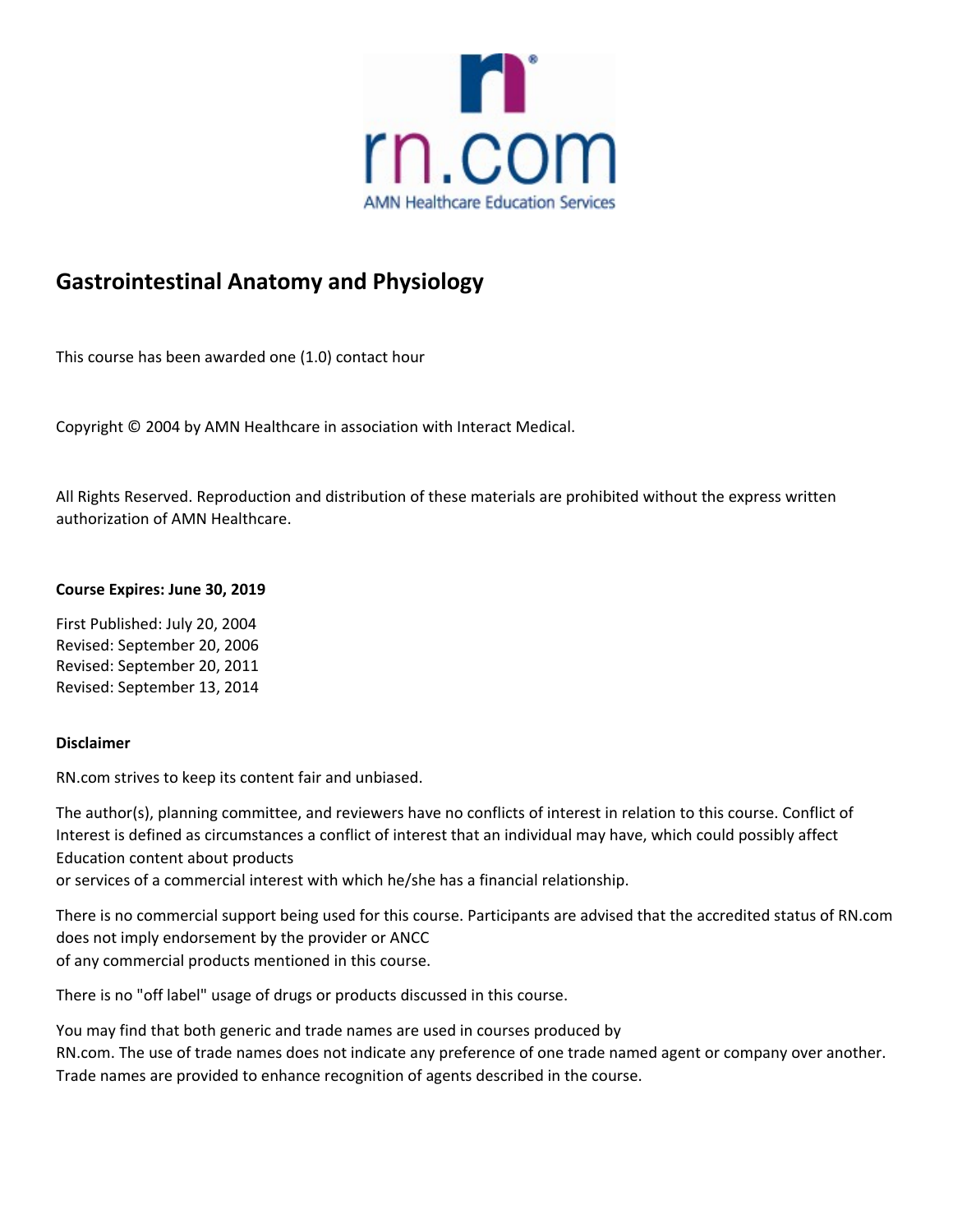Note: All dosages given are for adults unless otherwise stated. The information on medications contained in this course is not meant to be prescriptive or all‐encompassing. You are encouraged to consult with physicians and pharmacists about all medication issues for your patients.

# **Acknowledgements**

# *RN.com acknowledges the valuable contributions of…*

…Kim Maryniak, RNC‐NIC, MSN, PhDc. Kim has over 25 years nursing experience with medical/surgical, psychiatry, pediatrics, and neonatal intensive care. She has been a staff nurse, charge nurse, educator, instructor, manager, and nursing director. Her instructor experience includes med/surg nursing, mental health, and physical assessment. Kim graduated with a nursing diploma from Foothills Hospital School of Nursing in Calgary, Alberta in 1989. She achieved her Bachelor in Nursing through Athabasca University, Alberta in 2000, and her Master of Science in Nursing through University of Phoenix in 2005. Kim is certified in Neonatal Intensive Care Nursing and is currently pursuing her PhD in Nursing. She is active in the National Association of Neonatal Nurses and American Nurses Association. Kim's current and previous roles include research utilization, nursing peer review and advancement, education, use of simulation, quality, process improvement, leadership development, infection control, patient throughput, nursing operations, and professional development.

…Nadine Salmon, RN, BSN, IBCLC. Nadine is the Education Support Specialist for RN.com. Nadine earned her BSN from the University of the Witwatersrand, Johannesburg, South Africa. She worked as a midwife in Labor and Delivery, an RN in Postpartum units and Antenatal units and then moved to the United Kingdom, where she worked as a medical surgical nurse. After coming to the US in 1997, Nadine worked in obstetrics and became a Board Certified Lactation Consultant.

… Lori Constantine MSN, RN, C‐FNP, original course author.

## **Purpose & Objectives**

The focus of this gastrointestinal anatomy and physiology course is to teach you about the structures and functions of the gastrointestinal system and its accessory organs. The anatomical structures of the gastrointestinal system work together to achieve three major goals. These goals are to digest, transport, and absorb nutrients. Understanding the fundamental structures and functions of the gastrointestinal system and its accessory organs will allow you to provide care for all patients and intervene effectively for those with alterations in gastrointestinal status.

After successful completion of this course, you will be able to:

Identify the functions of various anatomical structures within the gastrointestinal system.

Discuss the process of digestion, transport, and absorption within the gastrointestinal system.

Identify the functions of the accessory organs of the gastrointestinal system; the liver, gallbladder, and the exocrine pancreas.

## **Introduction**

The functions of the gastrointestinal tract and its accessory organs are essential for life.

The process of digestion supplies nutrients to each and every cell in our body. If there is a disruption in any of these mechanisms, the whole body suffers.

This course will provide healthcare professionals with information about the anatomy and physiology of the gastrointestinal system.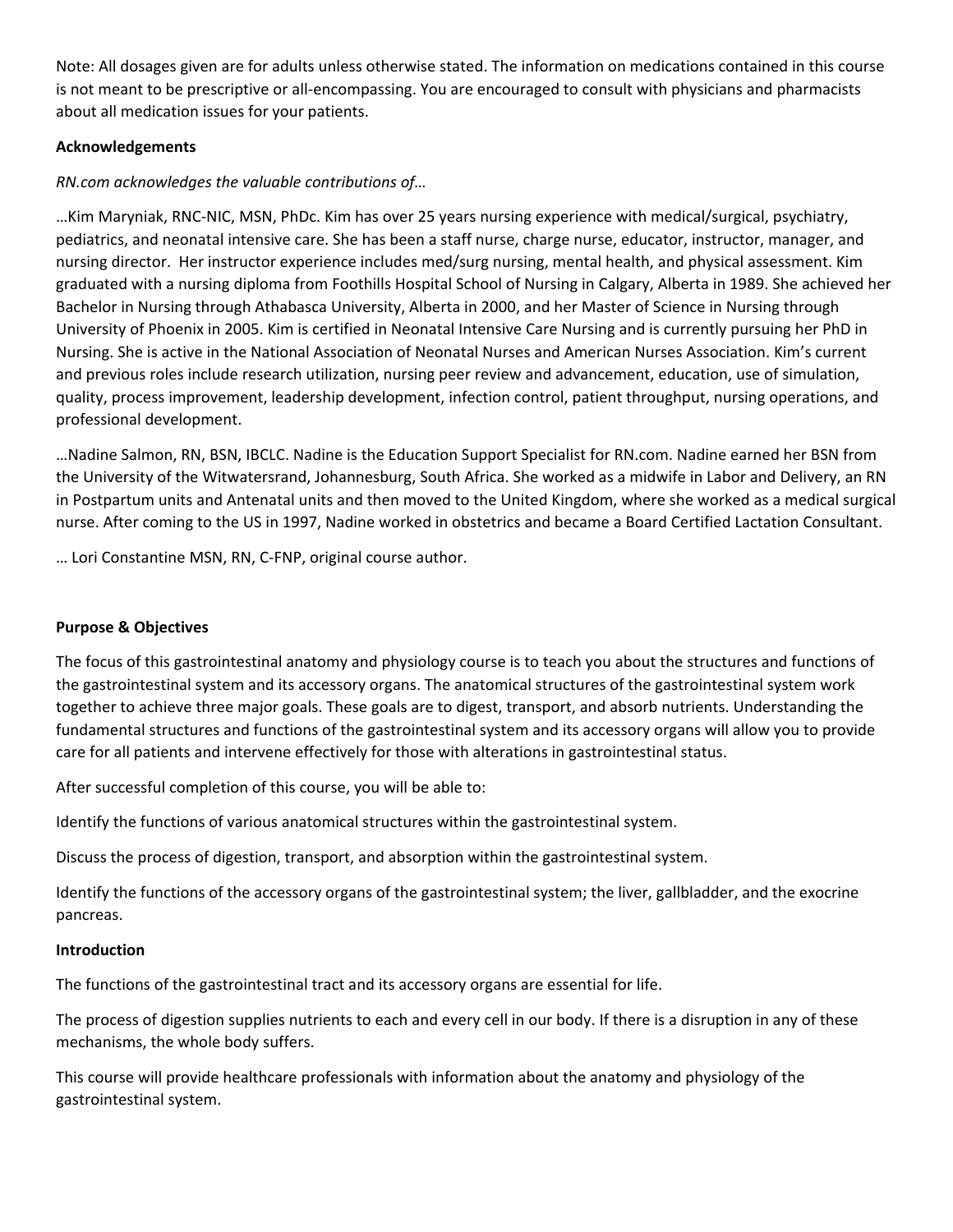#### **Glossary**

Bile: A greenish-brown alkaline fluid secreted by the liver and concentrated in the gallbladder, which aids digestion.

Bilirubin: Orange-yellow pigment in the bile formed as a breakdown product of hemoglobin in the red blood cells.

Caudate lobe: A small, well defined segment of an organ.

Chyme: The thick, semifluid contents of the stomach.

Clotting factors: Chemical and cellular constituents of the blood responsible for the conversion of fibrinogen into a mesh of insoluble fibrin causing the blood to coagulate or clot.

Conjugated bilirubin: (Also known as direct bilirubin.) Bilirubin that has been taken up by the liver cells and conjugated to form the water‐soluble bilirubin diglucuronide.

Endocrine gland: A gland that secretes substances directly into the circulatory system; and include the pituitary, thyroid, parathyroid, and adrenal glands, the pineal body, and the gonads.

Exocrine gland: A gland that secretes substances through a duct opening on an internal or external surface of the body.

Hemolysis: Breakdown of red blood cells.

Kupffer cells: Specialized cells in the liver that destroy bacteria, foreign proteins, and worn-out blood cells.

Lumen: Hollow part of the gastrointestinal tract.

Macrophages: White blood cells that destroy invading microorganisms.

Partial Parental Nutrition (PPN): A solution, containing essential nutrients, which is injected into a vein to supplement other means of nutrition, usually a partially normal diet of food.

Thrombocytopenia: An abnormal drop in the number of platelets in the body. Platelets are blood cells involved in forming blood clots.

Total Parental Nutrition (TPN): A solution containing all the required nutrients that is injected over several hours, into a vein. TPN provides a complete and balanced source of nutrients for patients who cannot consume a normal diet. All TPN consists of dextrose and amino acids, and may also consist of lipids.

Unconjugated bilirubin: (Also known as indirect bilirubin). Bilirubin that is in a lipid‐soluble form, and circulates in loose association with the plasma proteins.

Viscera: Soft, internal organs of the body.

#### **Structure and Functions of the Gastrointestinal Tract**

Understanding the anatomy and physiology of the gastrointestinal system is important in accurately assessing patients with gastrointestinal disorders.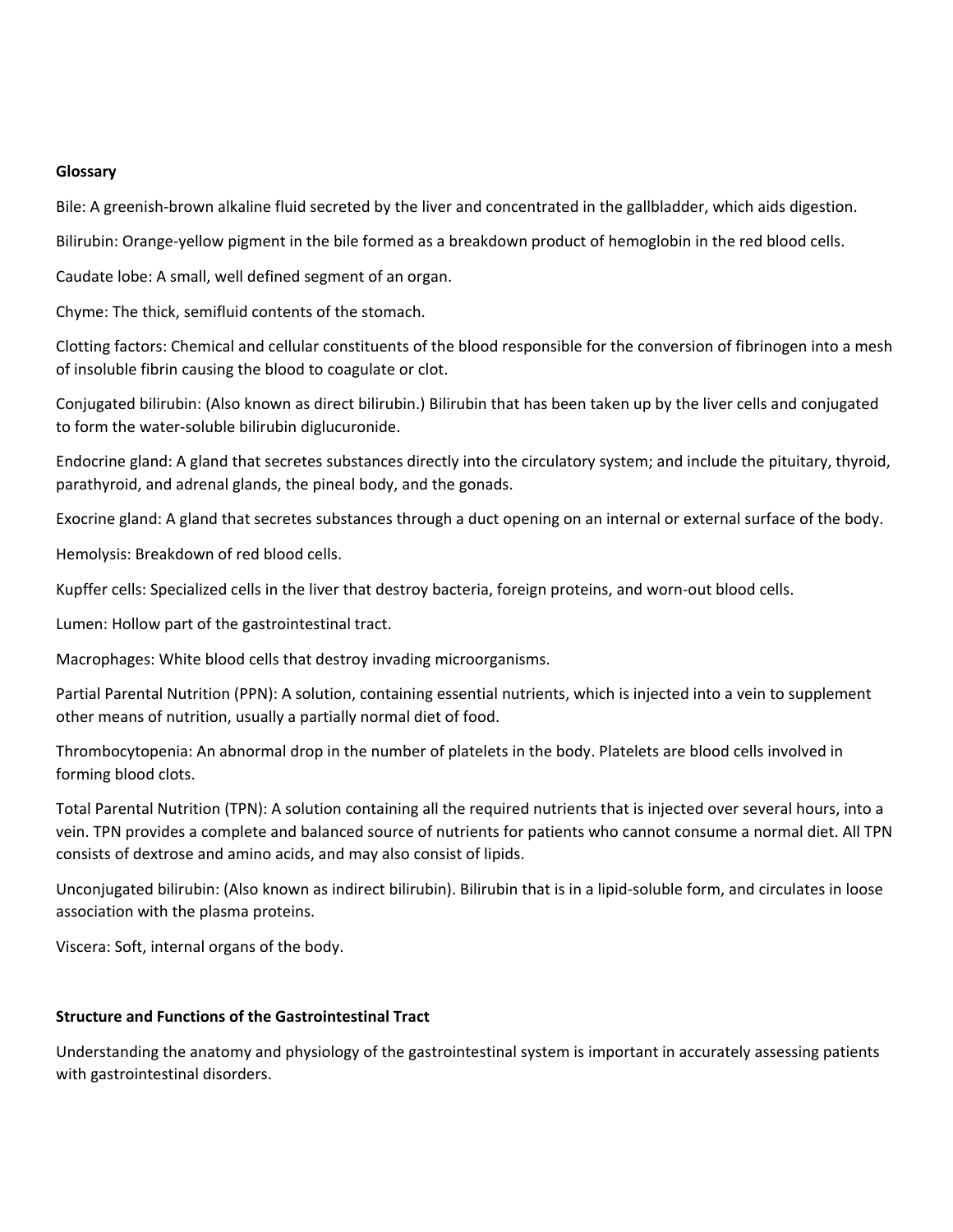The gastrointestinal tract is essentially a tube that extends from the mouth to the anus. It has generally the same structure throughout. There is a hollow portion of the tube known as the lumen, a muscular layer in the middle, and a layer of epithelial cells. These layers are responsible for maintaining the mucosal integrity of the tract.

There are three main functions of the gastrointestinal tract:

- Transportation
- Digestion
- Absorption of food

The mucosal integrity of the gastrointestinal tract and the functioning of its accessory organs are vital in maintaining the health of your patient.

The gastrointestinal tract's accessory organs include the liver, pancreas, and gallbladder (Scanlon, 2011).

# **Organ Location**

The location of the organs can be divided into four quadrants: the right upper quadrant, the left upper quadrant, the left lower quadrant, and the right lower quadrant.

# **Right Upper Quadrant**

The right upper quadrant contains:

- Liver and gallbladder
- Duodenum
- The head of the pancreas
- The right adrenal gland
- A portion of the right kidney
- The hepatic flexure of the colon
- Portions of the ascending and transverse colon (Jarvis, 2011).

## **Left Upper Quadrant**

The left upper quadrant contains:

- Left lobe of the liver
- Spleen
- Somach
- Body of the pancreas
- Left adrenal gland, a portion of the left kidney
- Splenic flexure of the colon
- Portions of the transverse and descending colon (Jarvis, 2011).

## **Left Lower Quadrant**

The left lower quadrant contains:

- Lower pole of the left kidney
- Sigmoid colon
- A portion of the descending colon
- Left ureter
- Left ovary and fallopian tube or left spermatic cord (Jarvis, 2011).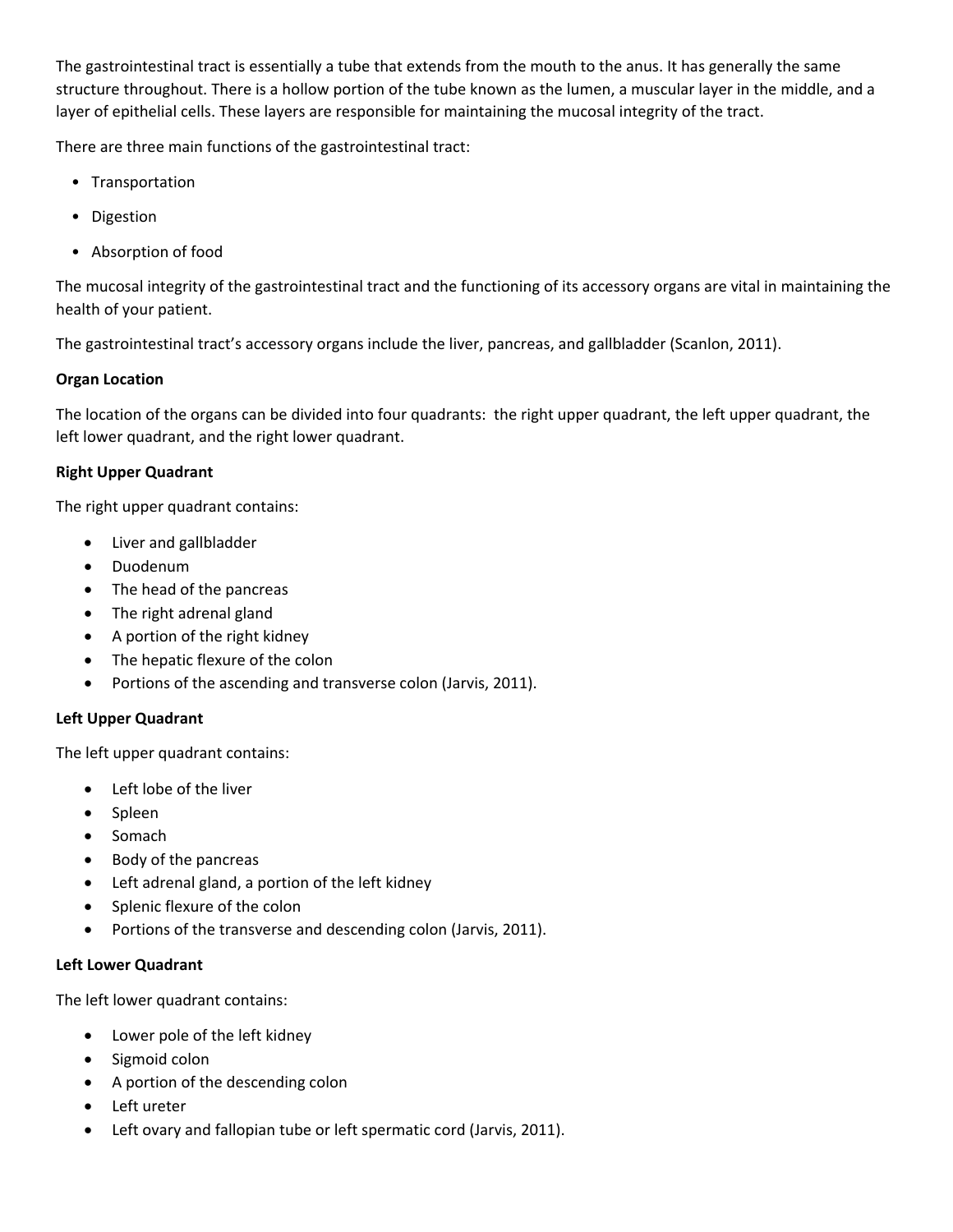## **Right Lower Quadrant**

The right lower quadrant contains:

- Lower pole of the right kidney
- Cecum and appendix
- A portion of the ascending colon
- Right ureter
- Right ovary and fallopian tube, or right spermatic cord (Jarvis, 2011).

#### **Mouth**

The mucosal layer of the mouth is composed of stratified squamous epithelial cells. These cells slough off during normal food chewing and are easily replaced.

The mouth functions to break down food into smaller parts.

The main structures of the mouth include:

Tongue ‐ a muscle that is covered by taste buds. It also assists with the process of chewing, and helps to maneuver food to a position where it can be swallowed easily.

Salivary glands ‐ these glands produce saliva, which moistens food to assist with swallowing. The salivary glands also begin the process of chemical digestion through the secretion of the enzyme, salivary amylase, which begins the process of breaking down carbohydrates. Lingual lipase in saliva is responsible to begin digestion of fats. Ptyalin and salivary amylase begin the digestion of starch and maltose. Additionally, the saliva is composed of mucous to facilitate swallowing and Immunoglobulin A (IgA) which consists of antibodies that fight bacteria and viruses.

Teeth - teeth mechanically break food down into smaller particles for easier swallowing and ingestion

Pharynx ‐ allows the passage of both food and air (Scanlon, 2011).

#### **Esophagus**

The esophagus is the "food tube" that allows the passage of the food bolus from the mouth to the stomach. It plays no part in the digestive process.

The esophagus only produces mucus, which acts to:

- Facilitates the passage of food
- Lubricate and protect the esophagus

At the lower end of the esophagus is the gastroesophageal or cardiac sphincter. This sphincter prevents reflux of gastric contents into the esophagus.

Increased gastrin secretion and certain drugs that increase parasympathetic activity influence the patency of this sphincter.

Cigarettes and alcohol decrease the sphincter's tone and increase the potential for reflux here as well.

Blood supply to the esophagus comes via the left gastric artery (Scanlon, 2011).

#### **Stomach**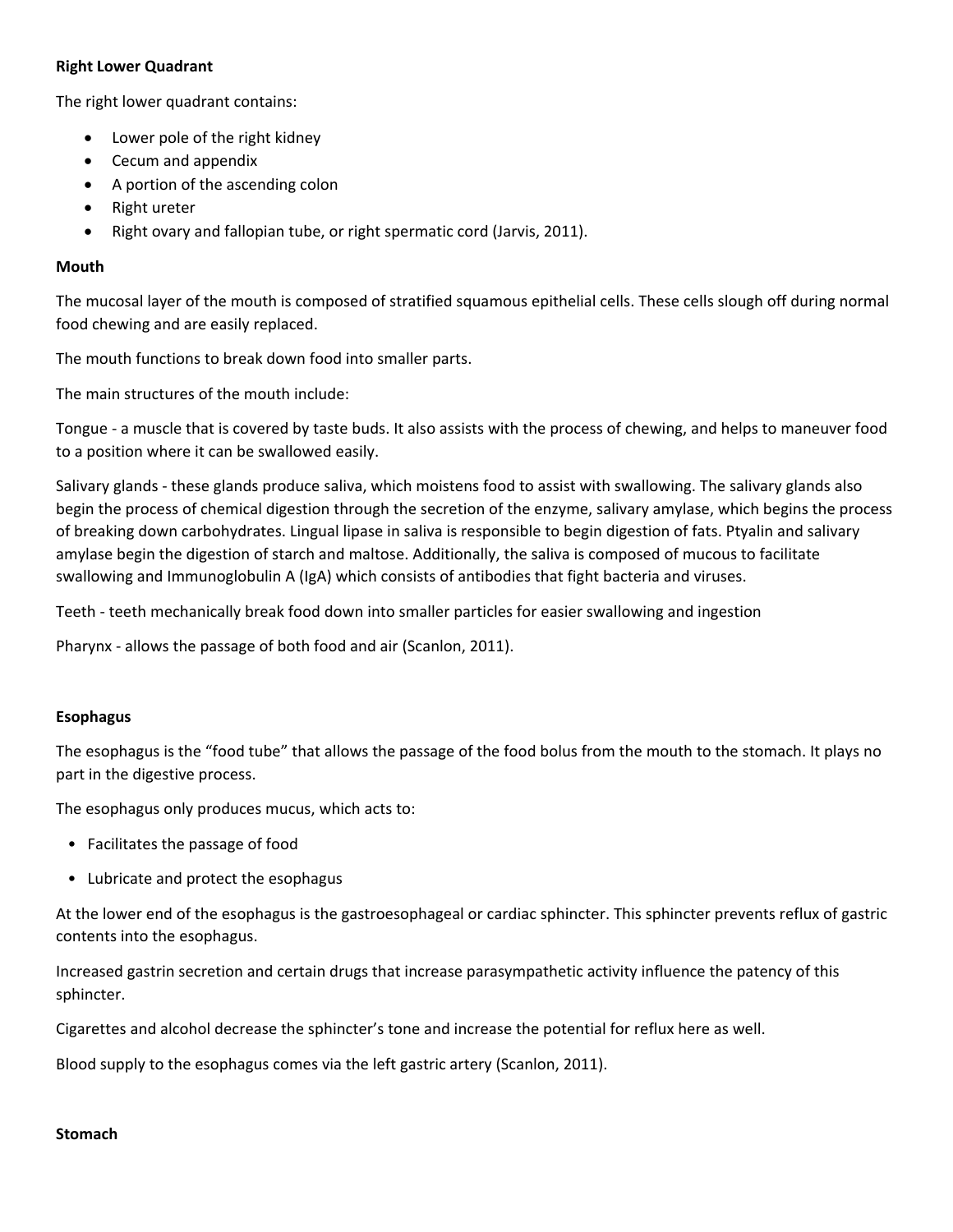The uppermost regions of the stomach are the cardiac region and the fundus, which lead into the body of the stomach. The antrum is the lower segment of the stomach, leading into the most distal part of the stomach, known as the pylorus.

At the base of the pylorus is the pyloric sphincter, which allows the passage of chyme into the small intestine.

The stomach functions to store, churn, and puree food into a substance known as chyme:

 • Digestion of fats and starches begin in the mouth with the action of salivary enzymes, and continues in the stomach.

- Protein digestion begins in the stomach.
- There is some digestion of water, alcohol, and glucose in the stomach.

Additionally, gastric acid is produced in the stomach which destroys most bacteria that is ingested with food.

#### **Gastric Juices**

Gastric juices are secreted by the cells of the stomach, contributing to chemical digestion. The food ends up in semiliquid form that is called chyme. The stomach functions to store, churn, and puree food into chyme:

Digestion of fats and starches begin in the mouth with the action of salivary enzymes, and continues in the stomach.

Protein digestion begins in the stomach.

There is some digestion of water, alcohol, and glucose in the stomach.

Additionally, hydrochloric (or gastric) acid is produced in the stomach, which destroys most bacteria that is ingested with food. Food usually remains in the stomach for three to four hours for the process of breakdown (Krumhardt & Alcamo, 2010).

## **Test Yourself**

The pyloric sphincter allows the passage of chyme into the:

Esophagus

Large Intestine

Small Intestine – Correct!

## **Gastric Cells**

There are several types of cells in the stomach that serve both protective and digestive functions:

• Goblet cells: Are typically mucus secreting cells. Their role in the stomach is protective in nature.

 • Parietal cells: Secrete hydrochloric acid which lowers the pH of the stomach to destroy bacteria, viruses, and other organisms. The hydrochloric acid also changes pepsinogen into pepsin and intrinsic factor. These two substances aid in vitamin B12 absorption.

• Chief cells: Secrete pepsinogen, which helps to change ingested proteins into amino acids.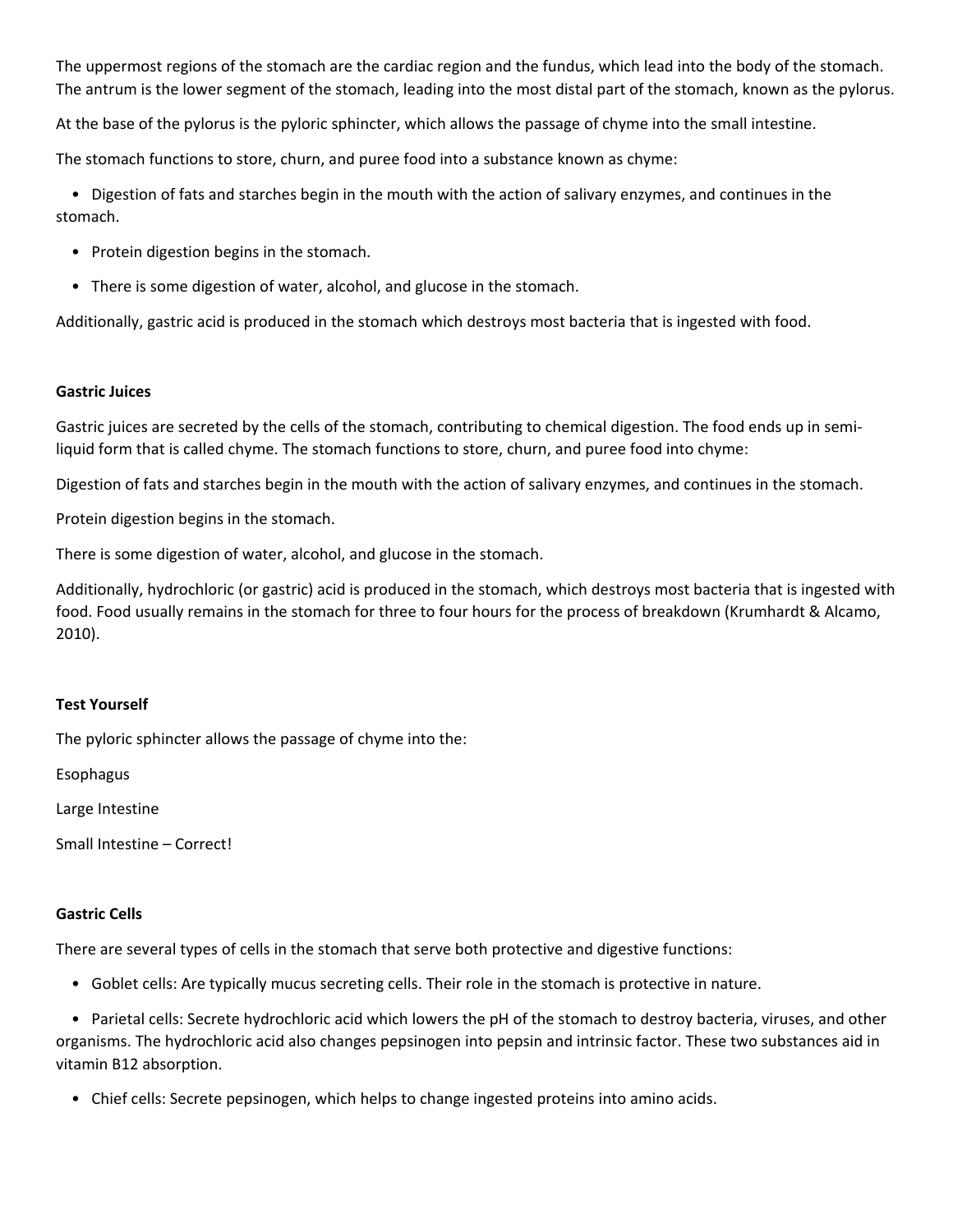• G cells: Located in the antrum of the stomach, which is lined by mucosa that does not produce acid. The G cells secrete the hormone, gastrin. Gastrin secretion is stimulated by stomach distention, presence of protein in the stomach, vagal stimulation, elevated blood levels of calcium and epinephrine, and decreased acidity. Gastrin helps the gastric mucosa grow and repair itself. It stimulates the secretion of hydrochloric acid by the parietal cells and pepsin by the chief cells. Many drugs that prevent the formation of gastric ulcers work in this area of the stomach. Gastrin also increases the flow of bile and decreases gastric emptying (Krumhardt & Alcamo, 2010).

## **Gastric Blood Supply & Innervation**

Blood supply to the stomach is via the celiac plexus.

The celiac plexus is composed of:

- The right and left gastric artery
- Gastroduodenal artery
- Splenic artery

Innervation to stomach includes:

• Intrinsic innervation: This occurs via the mesenteric (Auerbach's) plexus and the sub-mucosal (Meissner's) plexus. Intrinsic innervation influences muscle tone, contractions, speed, excitation, and secretions of the stomach.

 • Extrinsic innervation: This occurs via the parasympathetic and sympathetic nerves. Parasympathetic innervation occurs via the vagus nerve, which causes:

- $\triangleright$  Increased gastrointestinal functions and activity by increasing acetylcholine.
- $\triangleright$  Increased glandular section and decreases sphincter tone.

Conversely, sympathetic tracts run alongside the blood supply to the stomach and secrete norepinephrine when stimulated. Sympathetic stimulation inhibits gastrointestinal activity (Krumhardt & Alcamo, 2010).

## **Small Intestine**

The small intestine extends from the pylorus to the ileocecal valve. The small intestine is composed of the duodenum, jejunum, and ileum. The ligament of Treitz divides the duodenum from the jejunum. Upper gastrointestinal bleeding occurs above this ligament and lower gastrointestinal bleeding occurs below this ligament.

The primary function of the small intestine is the absorption of vitamins and nutrients, including electrolytes, iron, carbohydrates, proteins, and fats. Most digestion of nutrients happens here.

The small intestine also absorbs approximately 8,000 milliliters (mL) of water per day (Barron, 2010). Three thousand milliliters of digestive enzymes are secreted in the small intestine daily.

These enzymes include:

Lipase – splits fats into monoglycerides, glycerol, and fatty acids

Amylase – converts starch to maltose

Maltase – converts maltose to glucose

Lactase – converts lactose into galactose and glucose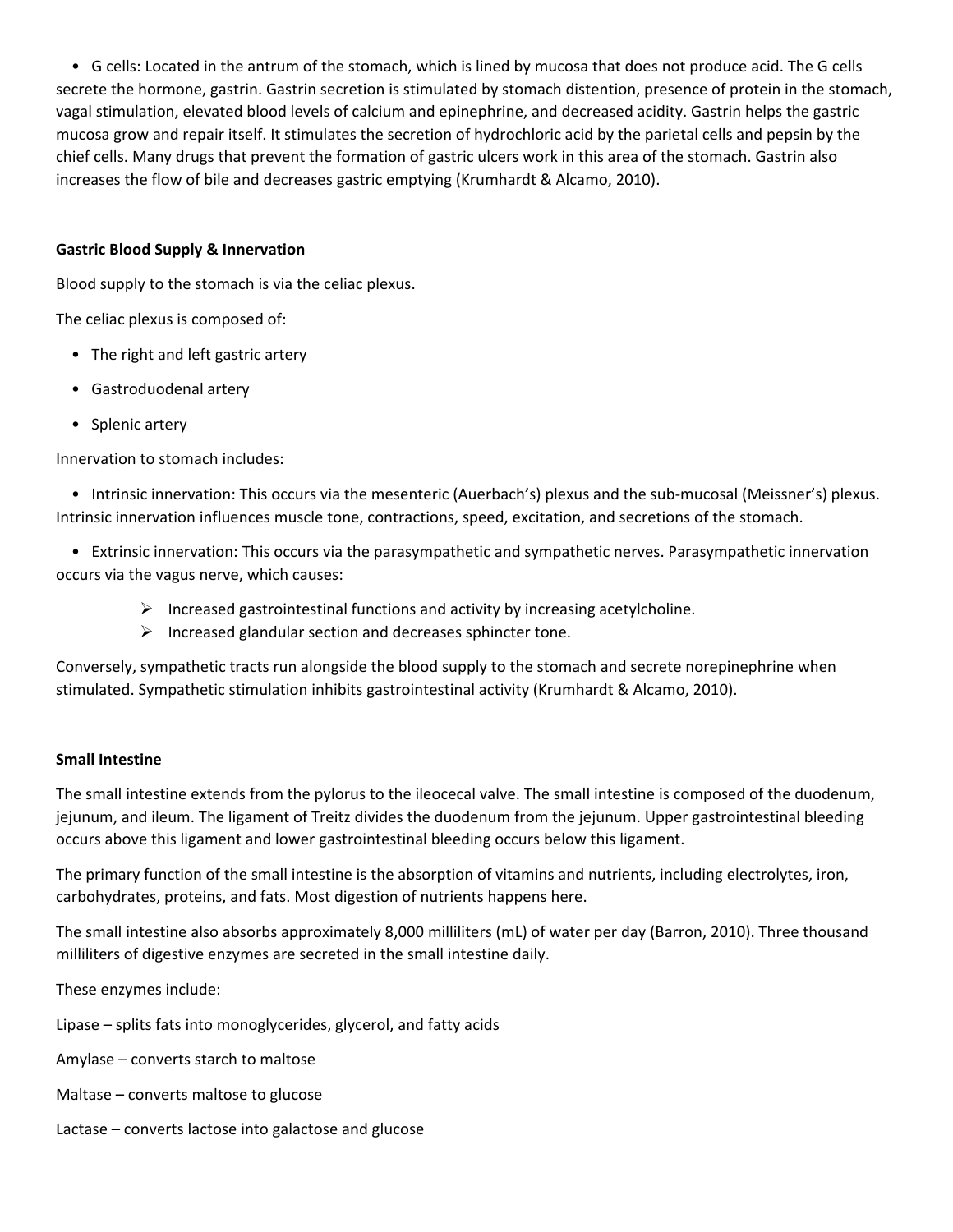Sucrase – converts sucrose into fructose and glucose

Dextrinase – converts specific dextrins into glucose

#### **Intestinal Hormones**

The mucosa in the intestines also contains hormones. These include (Barron, 2010):

Enterogastrone: Found in the duodenal mucosa. Inhibits gastric acid secretion and gastric motility.

Gastric inhibitory polypeptide (GIP): Found in the duodenal and jejunal mucosa. Inhibits gastric acid secretion, pepsin secretion, and gastric motility.

Secretin: Found in the duodenal mucosa. Stimulates pepsinogen secretion, secretions of pancreatic digestive enzymes, and secretion of bile from the liver. Also decreases gastric acid secretion.

Cholecystokinin (CCK): Found in the jejunal mucosa. Stimulates contraction of the gallbladder and secretion of pancreatic enzymes, and inhibits gastric motility.

Vasoactive intestinal peptide (VIP): Found in intestinal mucosa. Similar effects as secretin, stimulates production of intestinal secretions that decrease chyme acidity, and inhibits gastric secretion.

Somatostatin: Found in the intestines. Inhibits secretion of gastric acid, saliva, pepsin, intrinsic factor, and pancreatic enzymes. Inhibits gastric motility, gallbladder contraction, intestinal motility, and blood flow to the liver and intestine. Also inhibits secretion of insulin and growth hormone.

Serotonin: Found in the intestines. Inhibits gastric acid secretion.

## **Intestinal Blood Supply & Innervation**

Blood supply to the small intestine is derived from:

- The celiac artery
- The superior mesenteric artery

Innervation of the small intestine is the same as for the stomach (Krumhardt & Alcamo, 2010).

## **Did You Know?**

Peristalsis is the process of wave‐like muscular contractions that move digested material through the intestine. The process of digestion is completed in the small intestine. At this stage the nutrients that the body needs are absorbed through the walls of the small intestine. Peristalsis occurs via the autonomic nervous system and is coordinated by the myenteric plexi. Peristaltic activity is generally weak, but can be increased by laxatives and certain kinds of illness or toxicity (Barron, 2010).

## **Large Intestine**

The large intestine extends from the terminal ileum at the ileocecal valve to the rectum. At the terminal ileum, the large intestine becomes the ascending colon, the transverse colon, and then the descending colon. Following the descending colon is the sigmoid colon and the rectum (Scanlon, 2011).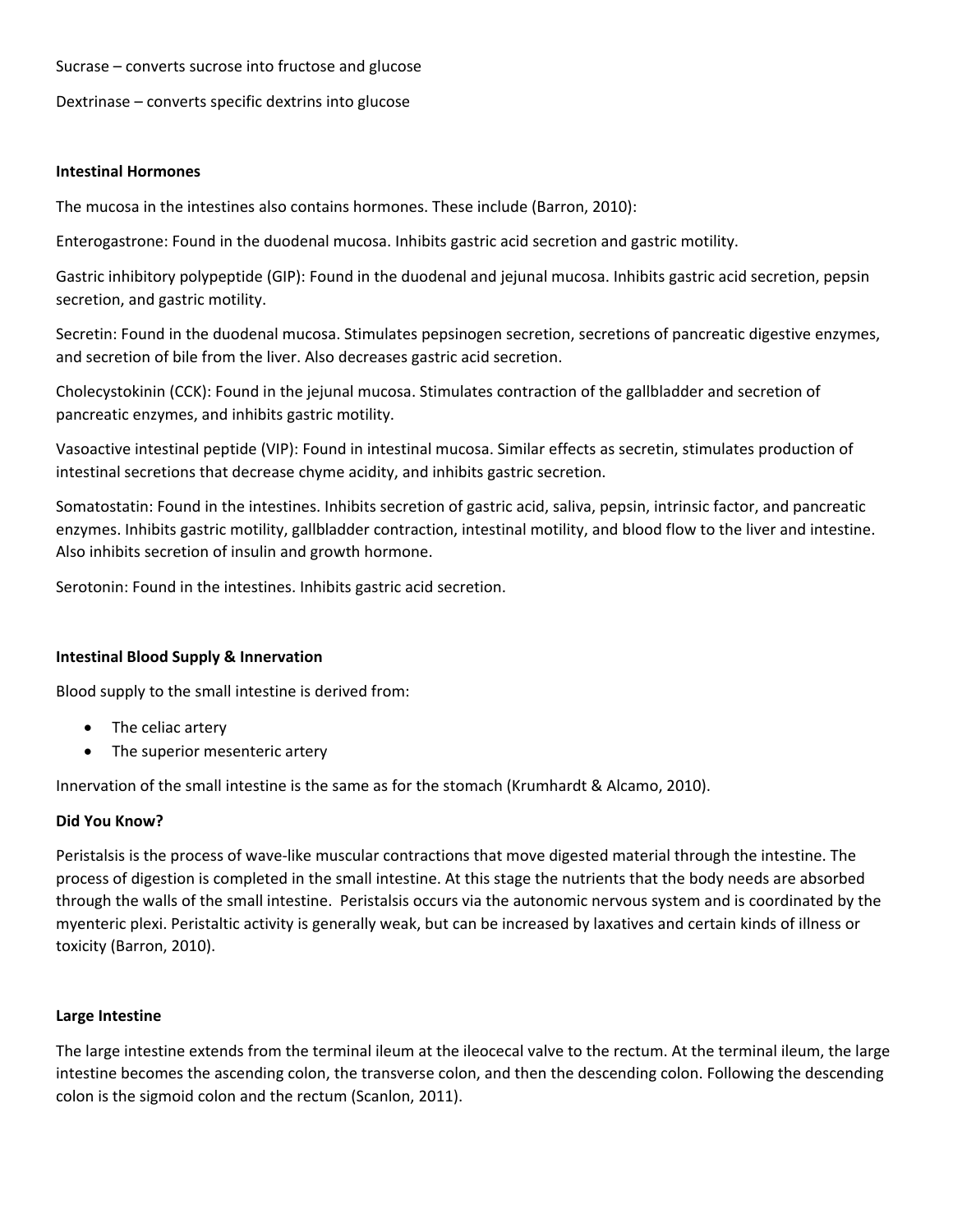The main function of the large intestine is water absorption. Typically, the large intestine absorbs about one and one‐ half liters of water per day. It can, however, absorb up to six liters.

The large intestine also absorbs potassium, sodium, and chloride. It produces mucous which lubricates the intestinal wall and holds the produced feces together for elimination.

The superior and inferior mesenteric arteries and the hypogastric arteries supply the blood supply to the large intestine. Innervation of the intestine is the same as for the stomach (Scanlon, 2011).

## **Test Yourself**

The large intestine's main function is to complete the absorption of:

Fats

Water – Correct!

Electrolytes

#### **Gallbladder**

The gallbladder is a pear‐shaped, sac‐like organ attached to the liver that serves as a storage facility for bile. It can hold and concentrate approximately 50 mL of bile.

The cystic duct connects the gallbladder to the common bile duct, which terminates at the Sphincter of Oddi in the duodenum of the small intestine.

When a large or fatty meal is consumed, nerve and chemical signals (release of the enzyme CCK) cause the gallbladder to contract. This contraction releases bile into the digestive system.

The gallbladder receives blood from the cystic and hepatic artery and is innervated by the splanchnic nerve and the right branch of the vagus nerve (Scanlon, 2011).

## **Did You Know?**

Gallbladder removal (cholecystectomy) is a common procedure. After an individual no longer has a gallbladder the bile that is produced in the liver has nowhere to be stored. Therefore, instead of bile being released in a bolus with a fatty meal, bile continuously drips from the liver into the small intestine (Nelson & Zeratsky, 2011).

## **Bile & Bile Pigments**

Bile has three major components:

- Water
- Bile salts
- Bile pigments

Bile salts absorb and emulsify fats and fat-soluble vitamins (A, D, E, & K).

Bile pigments are composed primarily of bilirubin, cholesterol, and phospholipids.

Bilirubin is the by‐product of hemolysis (Scanlon, 2011).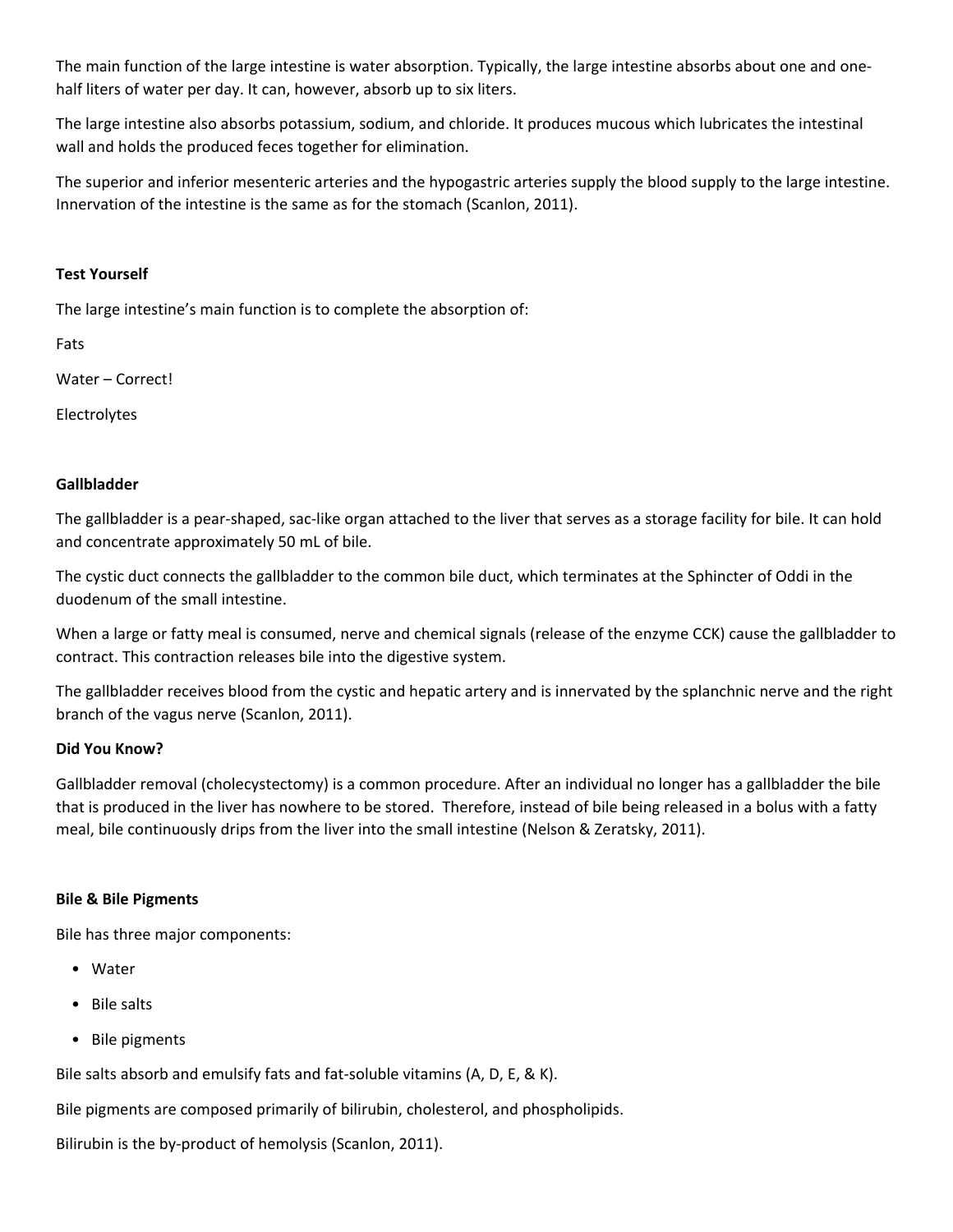# **There are Two Types of Bilirubin**

Indirect‐Bilirubin ‐ Unconjugated or indirect‐bilirubin: This is bilirubin that is in a lipid‐soluble form, and circulates in loose association with the plasma proteins. When red blood cells, or erythrocytes, are broken down, the heme is converted to unconjugated bilirubin by the cells in the pancreas. It can then bind to albumin to go to the liver.

Direct‐Bilirubin ‐ Conjugated or direct bilirubin: This is bilirubin that has been taken up by the liver cells and conjugated to form the water‐soluble bilirubin diglucuronide. Most conjugated bilirubin ends up in bile.

Total bilirubin is the indirect plus the direct bilirubin. When total bilirubin is elevated and the cause is unknown, direct and indirect bilirubin should be measured (Krumhardt & Alcamo, 2010).

## **Liver**

The liver is a very large organ located in the upper right abdomen. There are right, left, and caudate lobes of the liver. Each of these lobes is further sub‐divided into eight segments. These segments can be resected during surgery if diseased or traumatized.

The functional unit of the liver is the lobule or the acinus.

Blood supply to the liver arises from both the portal vein and hepatic artery. Nearly one-quarter of our cardiac output is delivered through the liver per minute, most of which travels through the portal vein.

The blood is filtered through the Kupffer cells of the liver, which destroy debris and unwanted organisms (Scanlon, 2011).

## **Functions of the Liver**

Although there are literally hundreds of functions of the liver, the main functions can be categorized into five groups:

1. Conjugation of bilirubin

 • Bilirubin is typically formed from the destruction of red blood cells. Conjugation or conversion to the water‐soluble form of bilirubin occurs in the liver. The kidneys can excrete this form of bilirubin.

- Patients with liver dysfunction are often jaundiced due to the accumulation of bilirubin in the body.
- 2. Synthesis and deactivation of clotting factors
	- Produces all Vitamin K dependant clotting factors including II, VI, VII, IX, and X.
	- Removes activated clotting factors and produces heparin which prevents too much clot formation in the body.
	- Patients with nutritional problems have abnormal clotting mechanisms and may develop thrombocytopenia.
- 3. Detoxification of hormones, ammonia, and drugs

 • Converts many fat‐soluble drugs and substances into a water‐soluble form that can be excreted from the body in the urine.

- Patients with liver dysfunction may manifest inability to excrete certain drugs, ammonia, and hormones.
- 4. Phagocytosis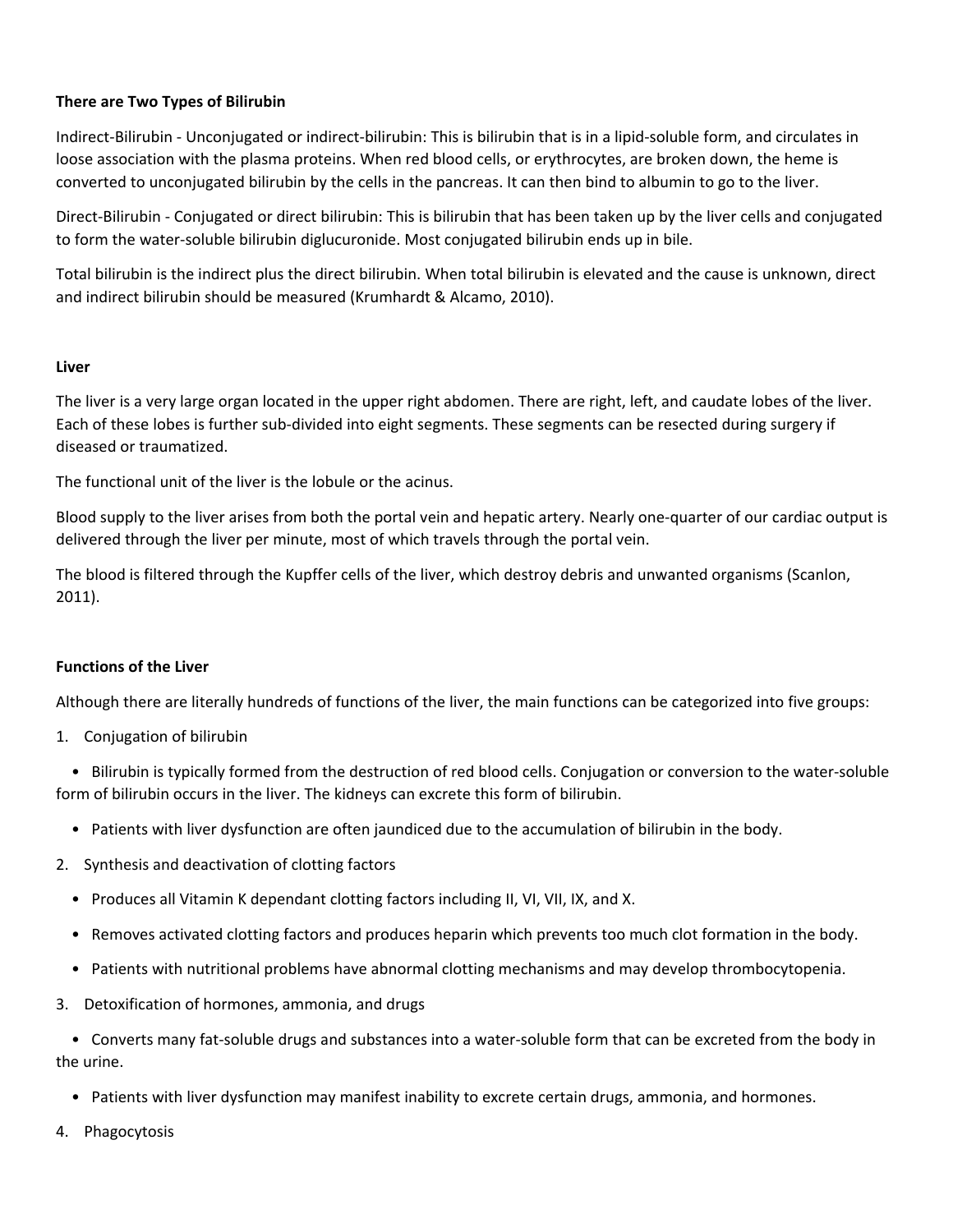- Seventy percent of the body's total macrophages are in the liver in the form of Kupffer Cells.
- Patients with liver dysfunction have a poor immune response.
- 5. Carbohydrate, protein, and fat metabolism
	- Maintains normal serum glucose levels by carbohydrate synthesis, metabolism, and transport.

 • The liver allows the body to use essential nutrients effectively, even if the nutrients are artificially supplied through partial parental nutrition (PPN) or total parental nutrition (TPN). So, giving a patient with liver failure TPN or PPN may not correct their nutritional deficits.

• Patients with liver dysfunction have extreme nutritional deficits.

(Scanlon, 2011)

#### **Pancreas**

The pancreas is both an endocrine and exocrine gland.

The endocrine functions include the production of:

- Insulin
- Glucagon
- Somatostatin (see also the RN.com course on Endocrine Anatomy and Physiology)

The exocrine function of the pancreas is mainly digestive in nature, and involves the secretion of pancreatic enzymes and bicarbonate.

The major digestive enzymes secreted by the pancreas are:

- Trypsin
- Lipase
- Amylase

These enzymes help digest carbohydrates, proteins, and fats. They are normally secreted into the duodenum in their inactive form. Once in the duodenum they are converted to their active form and begin the digestive process.

Bicarbonate is necessary to neutralize these and other enzymes located in the duodenum. Bicarbonate is secreted by the exocrine pancreas to prevent duodenal ulceration and irritation (Scanlon, 2011).

## **Test Yourself**

The exocrine function of the pancreas involves the secretion of pancreatic enzymes and:

Sodium

Potassium

Bicarbonate – Correct!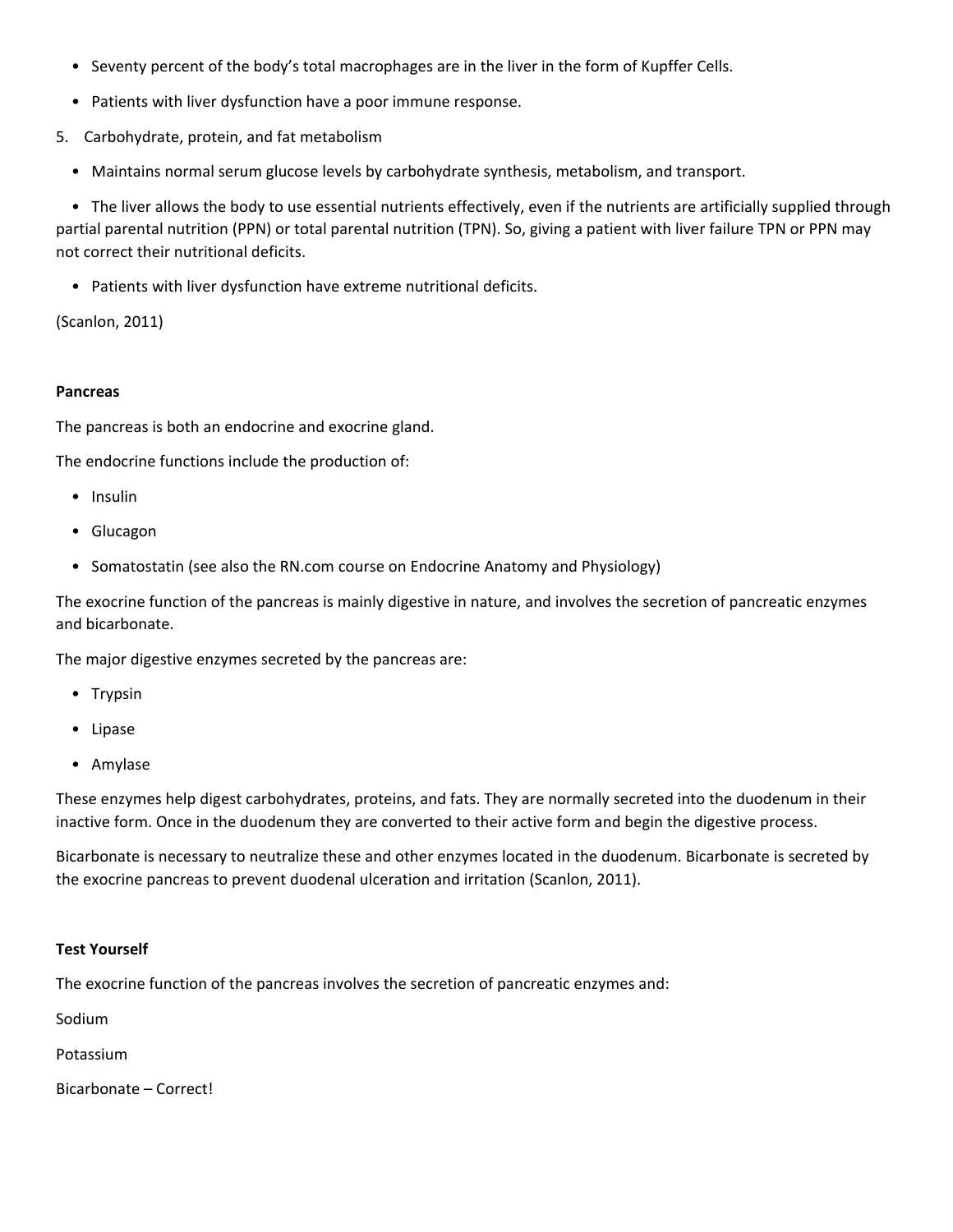## **Blood Supply & Innervation of the Pancreas**

Blood supply to the pancreas occurs via the hepatic and cystic artery.

The pancreas is innervated by the splanchnic nerve and right branch of the vagus nerve.

Vagal (parasympathetic) stimulation results in the secretion of pancreatic enzymes. These secretions travel through the main pancreatic exocrine duct, the Duct of Wirsung. This duct terminates next to the common bile duct at the Sphincter of Oddi (Scanlon, 2011).

#### **Biliary Ducts**

While not organs themselves, the ducts of the biliary tract are very important in the proper functioning of the gastrointestinal system and body as a whole.

In the liver, bile is collected in the bile calculi, which eventually become the left and right hepatic ducts, which exit the liver as the common hepatic duct.

The cystic duct allows stored bile to be released from the gallbladder. The cystic duct and the common hepatic duct meet to form the common bile duct, which eventually terminates in the duodenum, next to the Duct of Wirsung (from the pancreas) at the Sphincter of Oddi (Krumhardt & Alcamo, 2010).

Obstruction or damage to any of these ducts may result in the improper drainage of bile and pancreatic enzymes.

Complications can include hepatitis, liver failure, pancreatitis, cholangitis, cholecystitis, and others (Scanlon, 2011).

#### **Effects of the Nervous System on the Gastrointestinal Tract**

The autonomic nervous system (ANS) is responsible for regulation of internal organs and glands, which occurs unconsciously.

This system is comprised of two main parts:

- The sympathetic nervous system (SNS)
- The parasympathetic nervous system (PNS)

The PNS is responsible for stimulation of "rest-and-digest" activities that occur when the body is at rest, including salivation, digestion, and defecation.

The SNS is responsible for stimulating activities that occur when the body is in the "fight‐or‐flight" mode.

These systems function in opposition to each other, which is complementary rather than antagonistic (Scanlon, 2011).

#### **Sympathetic Versus Parasympathetic Nervous Systems**

Arousal of the SNS causes a "fight or flight" response in the gastrointestinal tract, corresponding with energy release and inhibition of digestion.

Arousal of the PNS promotes a "rest and digest" response, promoting digestion.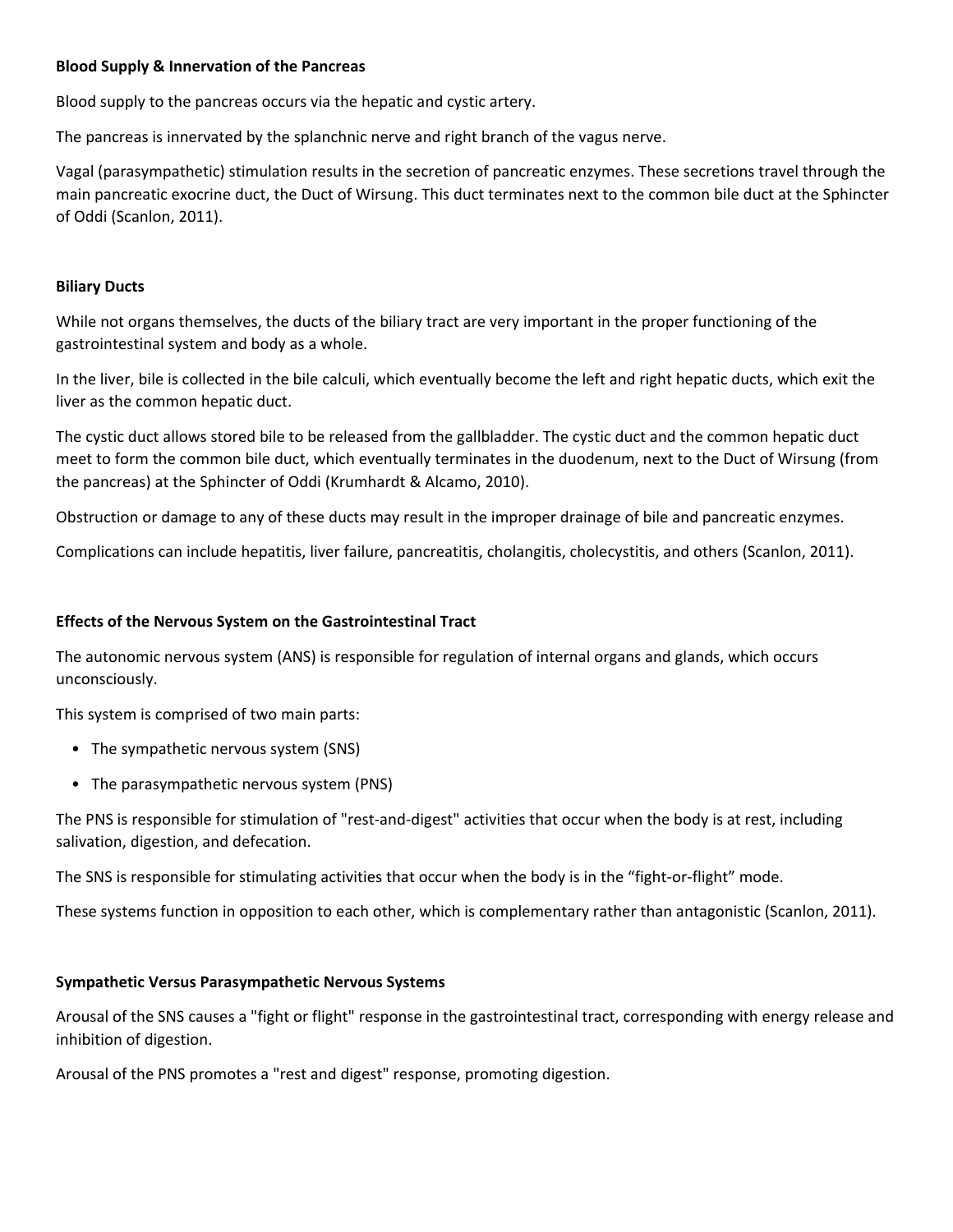| <b>Stimulation of SNS</b>                                                    | <b>Stimulation of PNS</b>                                                    |
|------------------------------------------------------------------------------|------------------------------------------------------------------------------|
| Vasoconstriction of blood vessels supplying internal<br>viscera              | Vasodilation of blood vessels supplying internal viscera                     |
| Inhibition of gastrointestinal motility and peristalsis                      | Stimulation of gastrointestinal motility and peristalsis                     |
| Inhibition of gastrointestinal secretions                                    | Stimulation of gastrointestinal secretions                                   |
| Stimulation of glycogen breakdown in the liver to<br>release glycogen stores | Inhibition of glycogen breakdown in the liver to preserve<br>glycogen stores |
| Decreased pancreatic enzyme production                                       | Increased pancreatic enzyme production                                       |
| Decreased insulin release                                                    | Increased insulin release                                                    |

## **Conclusion**

Understanding the anatomy and physiology of the gastrointestinal system is key in accurately assessing your patients with gastrointestinal disorders.

Understanding the structure and functions of the gastrointestinal system, will assist in the recognition and interpretation of assessment findings related to the patient's history and physical exam.

## **IMPORTANT INFORMATION:**

This publication is intended solely for the educational use of healthcare professionals taking this course from RN.com in accordance with RN.com terms of use. The guidance provided in this publication is general in nature, and is not designed to address any specific situation. As always, in assessing and responding to specific patient care situations, healthcare professionals must use their judgment, as well as follow the policies of their organization and any applicable law. Organizations using this publication as a part of their own educational program should review the contents of this publication to ensure accuracy and consistency with their own standards and protocols. The contents of this publication are the copyrighted property of RN.com and may not be reproduced or distributed without written permission from RN.com.

Healthcare providers, hospitals and healthcare organizations that use this publication agree to hold harmless and fully indemnify RN.com, including its parents, subsidiaries, affiliates, officers, directors, and employees, from any and all liability allegedly arising from or relating in any way to the use of the information or products discussed in this publication.

#### **References**

Barron, J. (2010). Small intestine functions: Physiology of the Small Intestine. Retrieved September, 2014 from: http://www.jonbarron.org/enzymes/digestive‐health‐physiology‐small‐intestine‐1